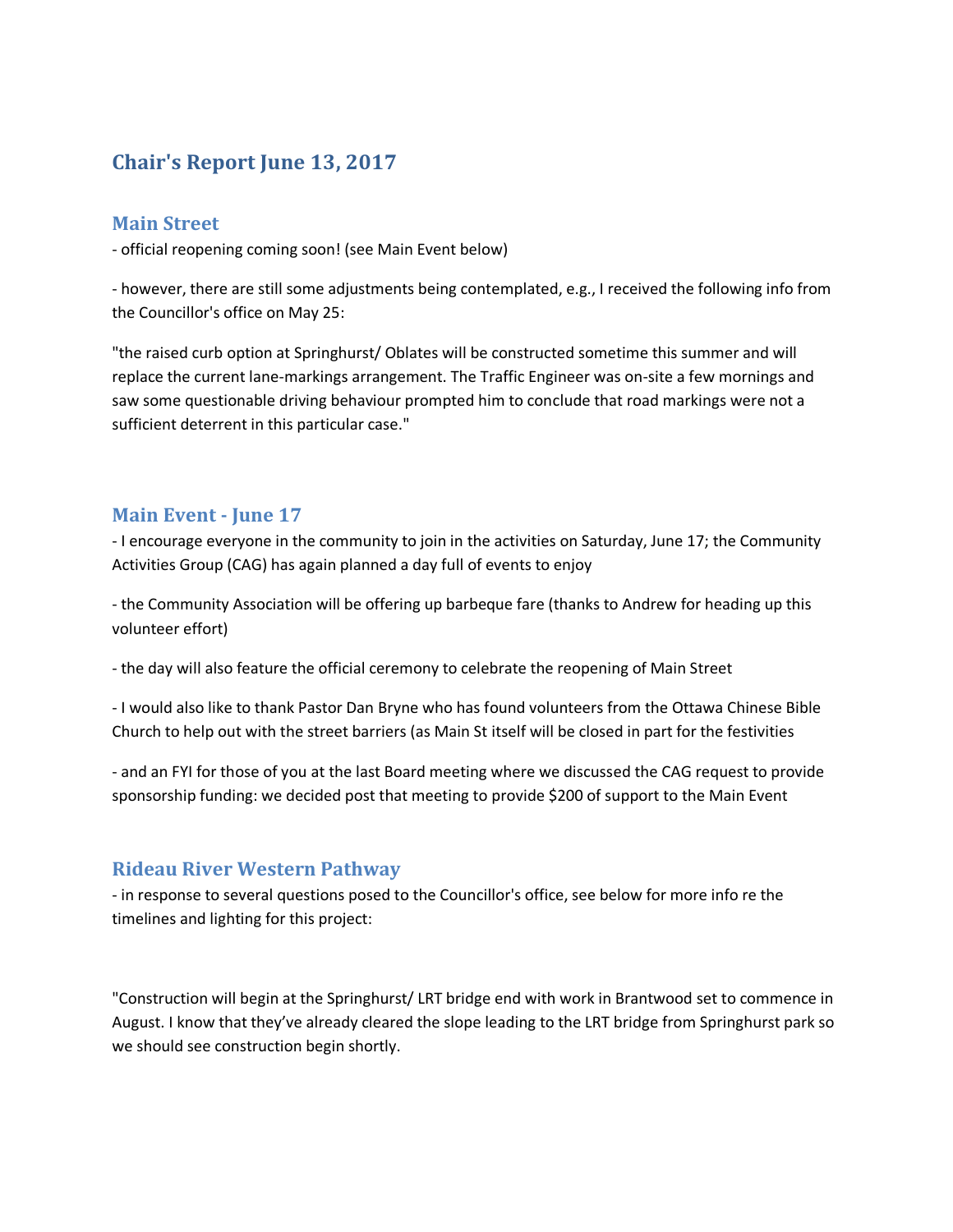The lit route will be from the LRT station down the LRT corridor to the RRWP (where the LRT bridge and the RRWP meet) and then on to Greystone. Folks may of course opt to go diagonally through 160 Lees but this route is unlit albeit more direct."

# **Capital Ward Open House on June 11**

There will be an open house (hosted by our Councillor) for residents who wish to view details of final plans and ask questions about designs, anticipated construction timing and impacts of:

- the footbridge over the Rideau Canal connecting the Glebe with Old Ottawa East and South;
- the Western Rideau River Pathway (which will connect existing paths and trails from Billings Bridge to the Lees transit station); &
- the series of changes to bus routes and service related to the opening of light rail service.

# **Greystone Village**

- I received the following message from Erin at Regional on May 18:

"In discussions with our site management team and contractors, I'm advised due to a number of works proceeding within and near the 30m river corridor, we will require the pathway to be closed over the course of this summer. The path will be closed starting June 12<sup>th</sup> with the reopening anticipated October  $1<sup>st</sup>$ . I have pressed upon everyone the desire to reopen as soon as possible. They've agreed to monitor their schedules as the work progresses and do the best they can to accommodate this. The good news, the following works will be completed during that time:

- · A new siltation fence installed on the top of bank/slope along the entire length of the river
- 1 foot of clean top soil placed along the entire corridor, reducing any risk there may have been to exposure of the contaminated material.
- · Construction and completion of the multi-use pathway including asphalt
- Landscaping of the switchback near Clegg and reseeding of the newly placed material.

Possible additional landscaping and naturalization of the remainder of the corridor may occur based on future discussions with the City, Conservation Authority and consultation with SLOE.

Closing the pathway at this time will also allow us the room to remediate Phase 2 and 3 areas right up to the edge safely and probably just a little beyond the 30m boundary in some areas. It will also mean, after all this work is done, the public will have access to the full width of the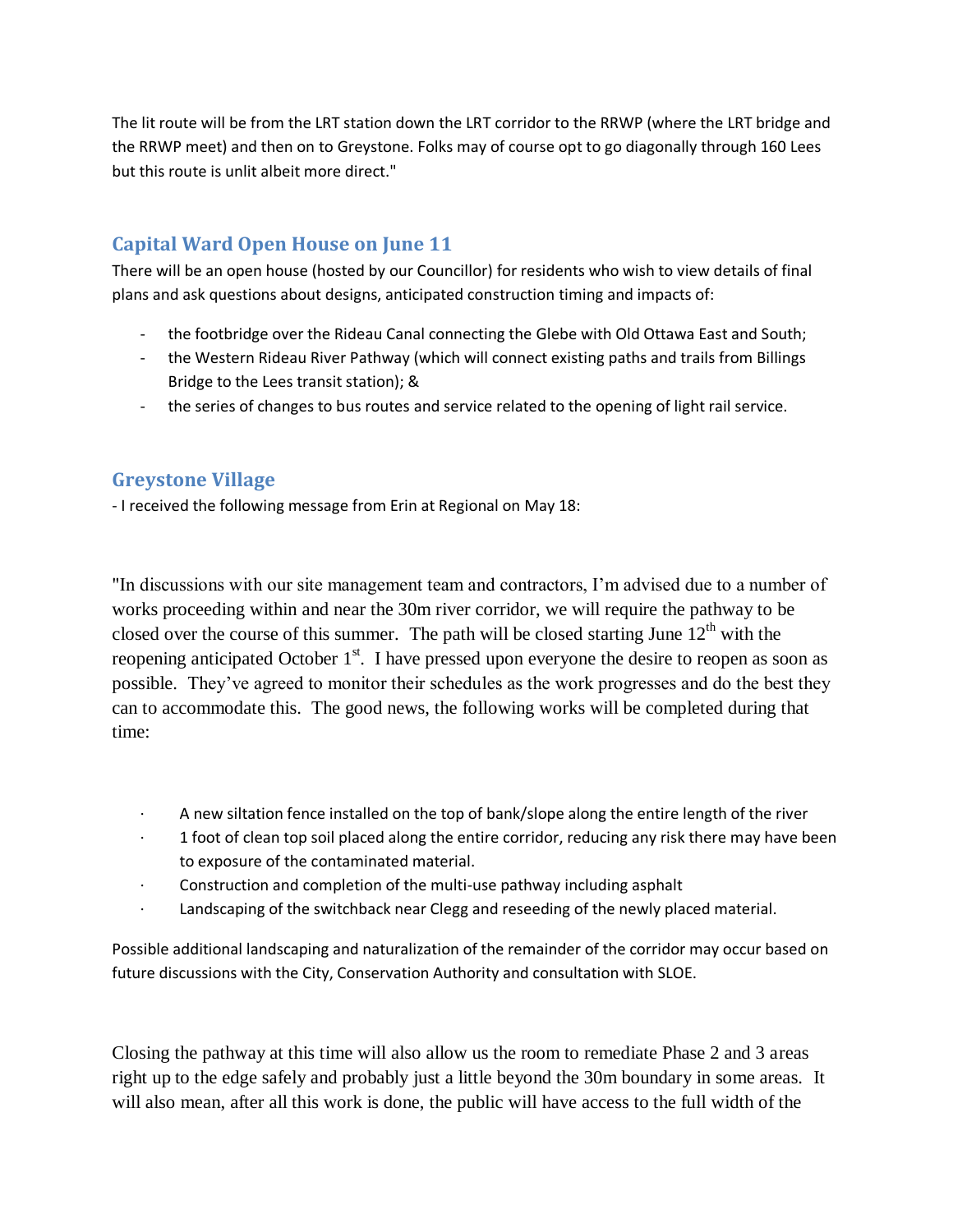corridor and likely very little to no interruptions after this summer. It's like ripping the band off rather quickly rather than extending the pain for lengths of time.

The pathway will be blocked off and signage installed directing cyclists and pedestrian to head to Main Street and around. We apologize in advance the inconvenience this will cause but in the end it will look great and benefit all."

## **Sesquicentennial PM Speaker Series**

- we had another very successful event in our speaker series on Monday, May 29; Dr Greg Donaghy made a fascinating presentation on Sir Robert Borden and responded to a broad range of questions
- for those interested in some reviews of the evenings, I will point you to the Old Ottawa South Oscar which has already published an article on the April presentation by Dr Phil Azzie on Sir John A Macdonald (see page 18 in June edition at this link <https://www.oldottawasouth.ca/documents/oscar/2017/2017-06-June.pdf> ) and will also have an article on the May Borden event in their next publication
- our June event will be the celebration of the life and times of PM Lester Bowles Pearson and will be lead by Dr Stephen Azzi on Monday, June 26
- all are welcome to these free presentations, co-hosted by Saint Paul University, which are being held in room L120 (with the closest entrance at 233 Main St)
- to date we have speakers tentatively lined up to January 2018 (with a summer break)
- but we continue to receive suggestions for additional speakers, indeed we have just received an offer from the great-great grandson of Alexander Mackenzie to present the life and times of our 2nd PM
- I would like the Board to consider whether we should carry on with this successful series further into 2018 or set a more definitive end point

# **Springhurst Park**

- the sod has now been laid in the higher traffic areas of the park; hopefully the cooler weather and rain will help to get this sod well-established
- Spinghurst Park Action has acquired a picnic table (courtesy of the Sandy Hill Community Health Centre) and installed a table tennis top
- there are some other concerns / ideas to consider that I have been hearing as well: what to do with the former horseshoe pit end of the Park;
- how to get shade trees planted for the two picnic tables which are currently in the glaring sun;
- whether some shade trees could also be planted to block the evening sun (which is right in the players' eyes when using the north basket) and reduce the wind;
- whether fruit trees could be considered with the crops going to Hidden Harvest.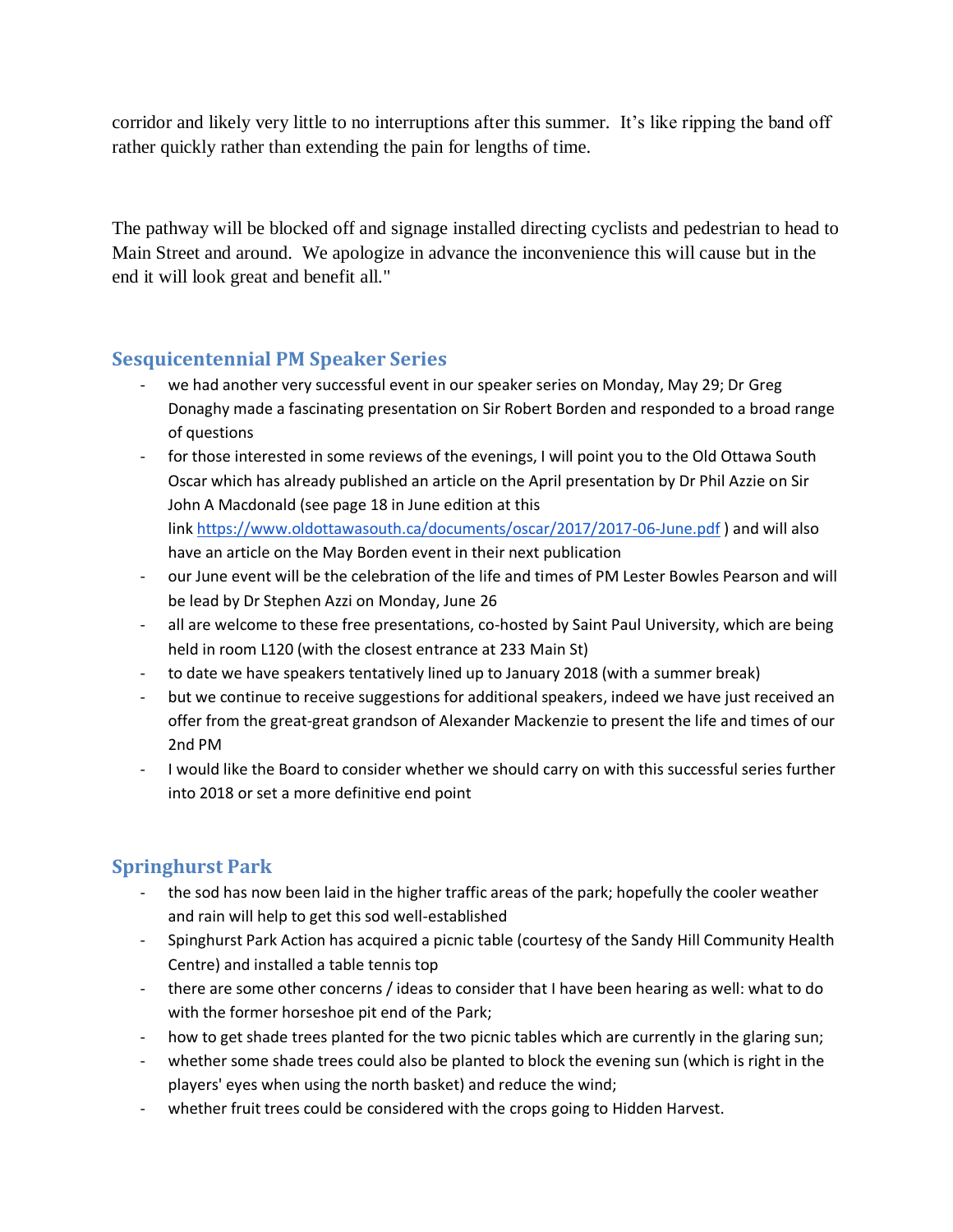- There is now a Springhurst Park Action (SPA) Facebook page I have checked it out and "liked it"; perhaps others may want to follow suit
- SPA is also following up on the resurfacing of the basketball court

### **Ottawa Public Health presentation**

- I was contacted by Ottawa Public Health to see if the association would be interested in having a short presentation / discussion about alcohol in Ottawa.
- Recently Ottawa Public Health released a report about the [Status of Alcohol in Ottawa](https://documents.ottawa.ca/sites/documents.ottawa.ca/files/state_of_alcohol_2016_en.pdf) and is interested in sharing the results with groups like ours and hearing about what alcohol means to us.
- They are offering a 30-45 minute presentation in a small group discussion format.
- would this be of interest for a Monthly Board meeting?

#### **Mayor's Breakfast**

on Monday, June 26 I will be attending a breakfast with the mayor, other representatives from community associations in the Capital Ward and our Councillor

### **Planning**

See summary below of May 23 OOECA Planning Committee meeting prepared by the May rotating Chair of our group:

- 1. 173 Glenora Paul spoke with the the builder (Jacques) regarding written comments provided
	- In general seemed agreeable to take most of the feedback to the owner (basement windows, location of side windows, garbage)
	- Will push owner for AC location on roof, but ultimately will depend on cost
	- Will look at walkway
	- Still targeting late June / early July for CofA
- 2. Coach Houses two meetings held at city hall
	- Next step waiting for comments back from city staff
	- Some discussion on how to push city to do proper consultation and not rush through 'house-keeping' amendments

[note that there has been some further back and forth with City staff and we are hoping that we will have time to review the proposed new motions before they are sent to the City Planning Committee for acceptance]

- 3. R4 Zoning Review
	- No plans to submit any additional feedback to the City